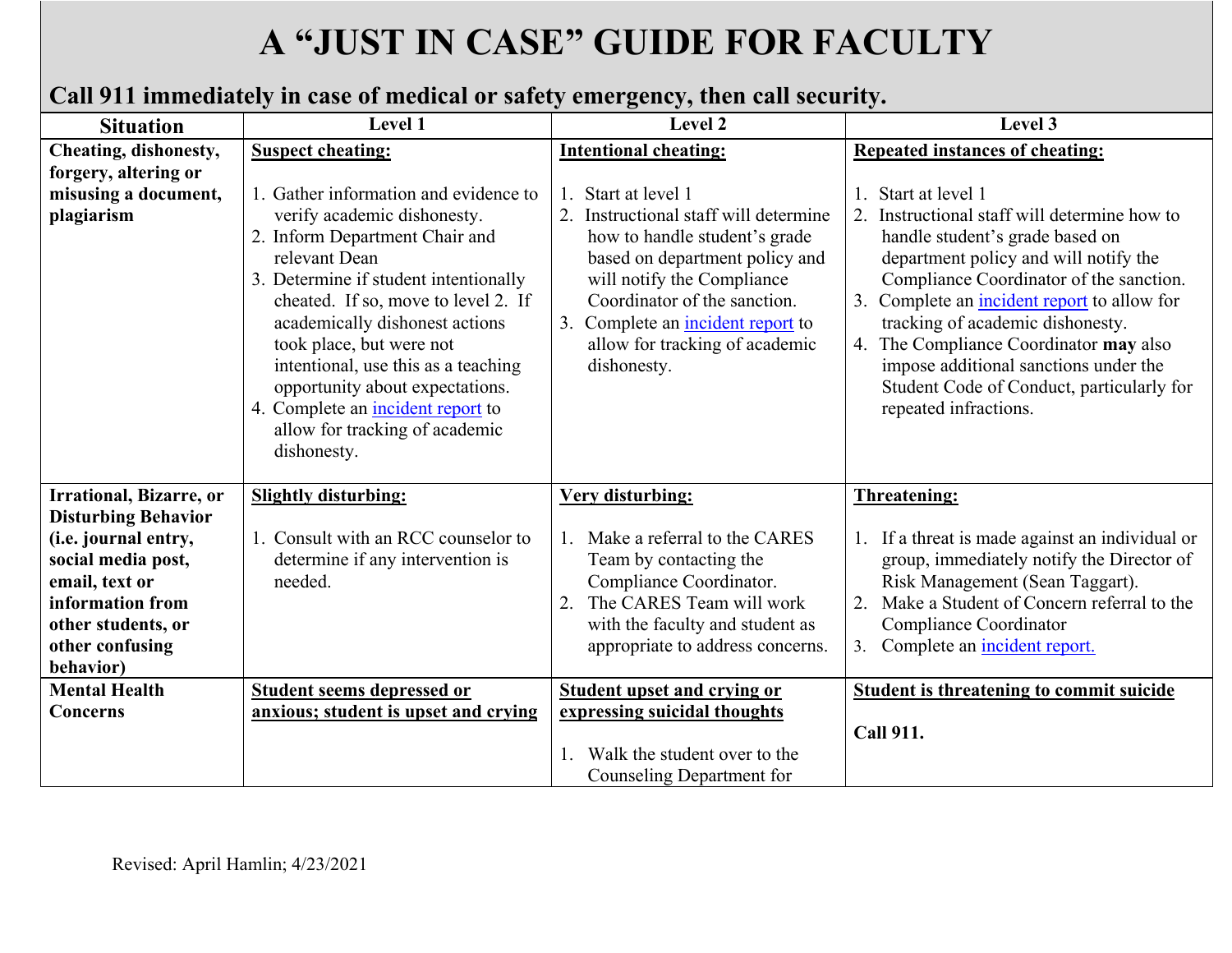|                                            | 1. In a private conversation, let the<br>student know that you are<br>concerned.<br>Tell the student that the<br>2.<br>Counseling Department offers free<br>counseling to students; offer to<br>walk student to the Counseling<br>Center; for services via remote<br>learning, offer to call the<br>Counseling Center for student so<br>they can receive an immediate call<br>back.<br>Make a referral to a Counselor for<br>3.<br>outreach, informing student that a<br>referral is being made and a<br>counselor will be in touch. | immediate crisis counseling or<br>ask a counselor to come to meet<br>the student at your location. For<br>services via remote learning,<br>call/email the Counseling Front<br>Desk to get connected to the on-<br>call Crisis Counselor during<br>normal RCC business hours.<br>Make a referral to the Counselor<br>2.<br>who sits on the CARES Team<br>(See the important resources<br>page of this document). | 1. If student is on campus, walk the student<br>over to the Counseling Department for<br>immediate crisis counseling or ask a<br>counselor to come to meet the student at<br>your location. If the student is in a virtual<br>environment, call the Counseling Front<br>Desk and request to speak with the on-call<br>Crisis Counselor during normal RCC<br>business hours.<br>2. If the student is off campus, call 911 and<br>request that a police officer conduct a<br>wellness check on the student. Provide<br>address and phone number and a<br>description of the student. This is <b>not</b> a<br>FERPA violation.<br>3. Complete an incident report. |
|--------------------------------------------|--------------------------------------------------------------------------------------------------------------------------------------------------------------------------------------------------------------------------------------------------------------------------------------------------------------------------------------------------------------------------------------------------------------------------------------------------------------------------------------------------------------------------------------|-----------------------------------------------------------------------------------------------------------------------------------------------------------------------------------------------------------------------------------------------------------------------------------------------------------------------------------------------------------------------------------------------------------------|----------------------------------------------------------------------------------------------------------------------------------------------------------------------------------------------------------------------------------------------------------------------------------------------------------------------------------------------------------------------------------------------------------------------------------------------------------------------------------------------------------------------------------------------------------------------------------------------------------------------------------------------------------------|
| <b>Sexual harassment</b><br>and/or assault | <b>Student makes a vague insinuation</b><br>or statement about being the victim                                                                                                                                                                                                                                                                                                                                                                                                                                                      | <b>Student makes an explicit</b><br>disclosure of being the victim of                                                                                                                                                                                                                                                                                                                                           | <b>Student reports they are the victim of</b><br>sexual harassment and/or assault and                                                                                                                                                                                                                                                                                                                                                                                                                                                                                                                                                                          |
|                                            | sexual harassment and/or assault                                                                                                                                                                                                                                                                                                                                                                                                                                                                                                     | sexual harassment and/or assault                                                                                                                                                                                                                                                                                                                                                                                | <u>further states they are actively in danger</u>                                                                                                                                                                                                                                                                                                                                                                                                                                                                                                                                                                                                              |
|                                            | 1. Contact the Title IX Coordinator<br>in the Resource section to discuss<br>possible reporting requirements,<br>options, and resources.                                                                                                                                                                                                                                                                                                                                                                                             | Contact the Title IX Coordinator<br>to report the situation. The<br>student will be provided with<br>options and resources by the<br>Title IX Coordinator.                                                                                                                                                                                                                                                      | If the student is off campus, call 911 and<br>1.<br>request that a police officer conduct a<br>wellness check on the student and assess<br>their safety.<br>2. If the student is on campus, contact<br>Campus Security to assess their safety<br>and arrange escorts to and from campus<br>locations.<br>3. Provide student with local law<br>enforcement contact information.<br>4. Contact the Title IX Coordinator to<br>report; the student will be provided with                                                                                                                                                                                          |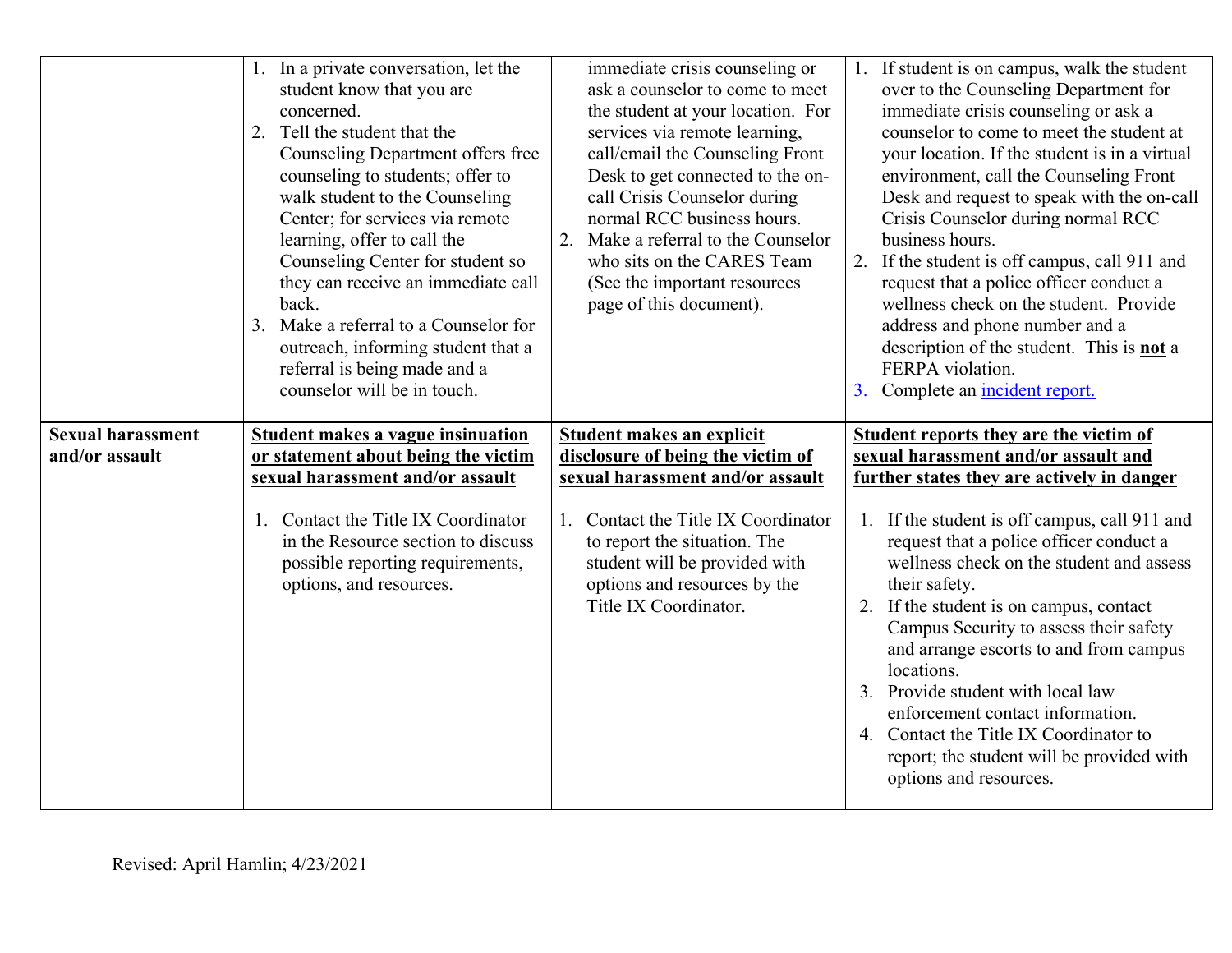| Disrupting the<br>educational<br>environment or health<br>or safety of instructor,<br>students, and staff is in<br>jeopardy.                                                                    | <b>Link: What is Disruptive Behavior?</b><br>1. Tell the student to stop the<br>disruptive behavior.<br>2. Complete an incident report. The<br>Compliance Coordinator may<br>impose sanctions under the<br>Student Code of Conduct.<br>3. Inform the appropriate Department<br>Chair and Dean.                                                           | <b>Disrupting the educational</b><br>environment (second offense) or<br>when health and/or safety of<br>instructor, students or staff is in<br>jeopardy:<br>Temporarily exclude student<br>from class and inform student<br>they will be contacted by the<br>Compliance Coordinator.<br>Complete an incident report.<br>3. Contact the on-duty security<br>guard to make a report of the<br>behavior. | Physical threat with a weapon or other<br>violence:<br>1. Have someone call 911.<br>Have someone call on-duty security.<br>Complete an incident report. The<br>3.<br>Compliance Coordinator will follow up<br>and impose appropriate sanctions under<br>the Student Code of Conduct. |
|-------------------------------------------------------------------------------------------------------------------------------------------------------------------------------------------------|----------------------------------------------------------------------------------------------------------------------------------------------------------------------------------------------------------------------------------------------------------------------------------------------------------------------------------------------------------|-------------------------------------------------------------------------------------------------------------------------------------------------------------------------------------------------------------------------------------------------------------------------------------------------------------------------------------------------------------------------------------------------------|--------------------------------------------------------------------------------------------------------------------------------------------------------------------------------------------------------------------------------------------------------------------------------------|
| Use, possession,<br>distribution, or being<br>under the influence of<br>alcohol or illicit drugs.                                                                                               | <b>Suspected use, possession,</b><br>distribution or being under the<br>influence of illicit drugs or alcohol.<br>1. Complete an incident report.<br>2. Make a Student of Concern referral<br>*see also disrupting class.                                                                                                                                | <b>Obviously using illicit drugs</b><br>and/or alcohol<br>1. Ask the student to leave the<br>classroom.<br>2. Contact security and explain the<br>situation so they can follow up.<br>3. Complete an incident report.                                                                                                                                                                                 | Possession or Distribution of Alcohol or<br><b>illicit Drugs:</b><br>1. Contact security.<br>2. Complete an incident report.<br>* see also disrupting class.                                                                                                                         |
| Abuse or unauthorized<br>use of equipment,<br>records, software,<br>passwords, supplies<br>Student experiences a<br>seizure, or other<br>medical emergency<br>(like unexplained<br>passing out) | <b>Suspect Minor Computer</b><br><b>Equipment Use Violation:</b><br>1. Give student guidelines for<br>appropriate computer use.<br>2. Complete an incident report.<br>Immediate care of student in seizure<br>or other emergency<br>1. Call 911, even if the student asks<br>you not to. The student may refuse<br>transport to a hospital, but needs to | <b>Abuse of Equipment, Records,</b><br><b>Software, Passwords, or Supplies:</b><br>1. Contact $IT$ immediately.<br>Complete an incident report.<br>During the seizure,<br>1. Move furniture or hard, sharp<br>objects away.<br>2. Do not try to give person water<br>or food.                                                                                                                         | After the seizure<br>1. Stay with the student until medical<br>personnel arrive.<br>2. Complete an accident/injury incident<br>report.                                                                                                                                               |

Revised: April Hamlin; 4/23/2021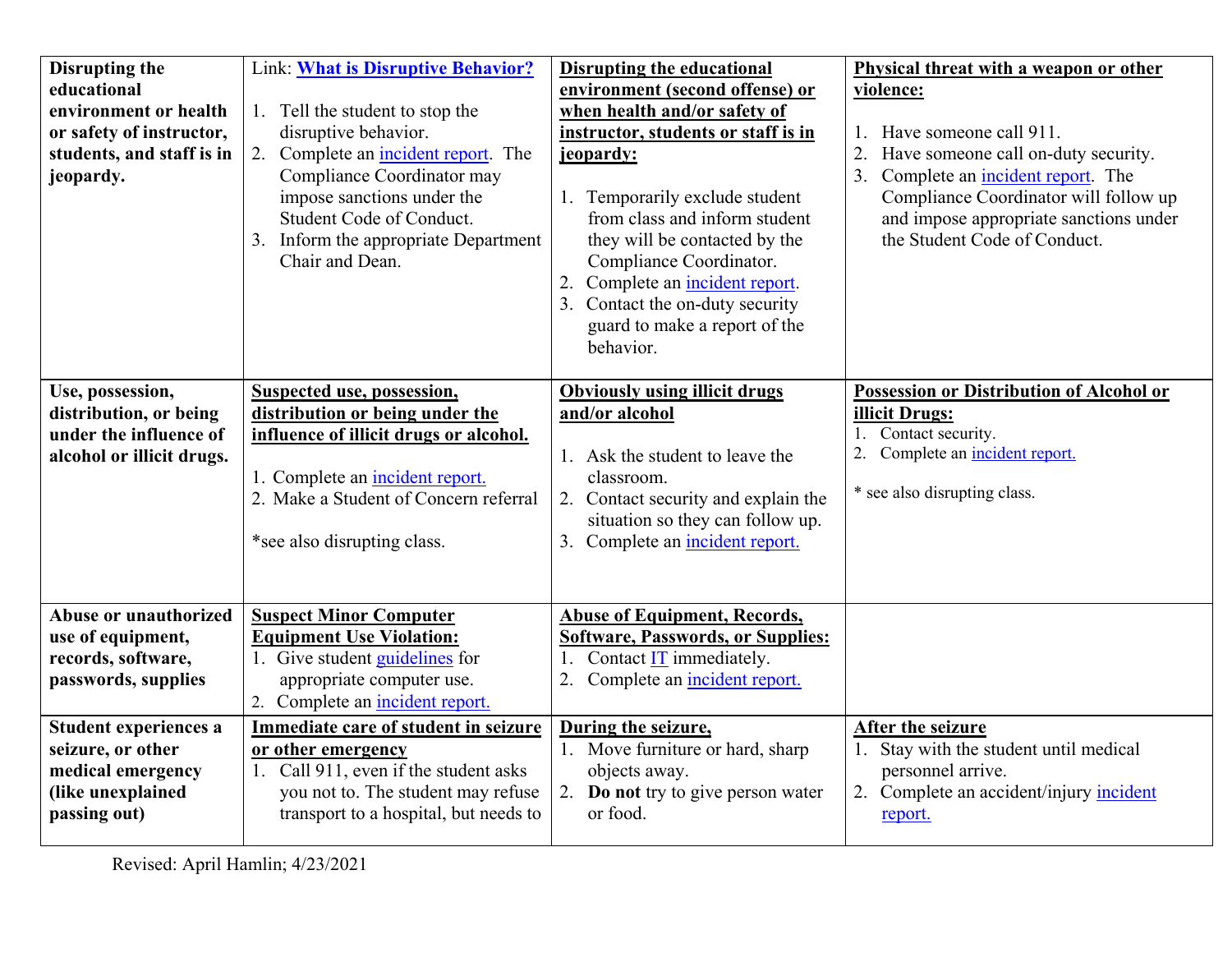| be evaluated by a medically                   | 3. Do not attempt to hold the                       |
|-----------------------------------------------|-----------------------------------------------------|
| trained professional.                         | person down during a seizure.                       |
| 2. Notify Security so they can direct         | 4. Do not put anything in the                       |
| emergency services.                           | person's mouth; this may result                     |
| 3. Move furniture or hard, sharp              | in choking or injury.                               |
| objects away from person having<br>seizure.   | Provide first aid and/or CPR if<br>5.<br>certified. |
| 4. Locate the first aid/CPR/AED<br>equipment. |                                                     |

## **IMPORTANT RESOURCES**

#### **Campus Security Numbers:** *Call 541-218-2930 after hours and when class is not in session.*

 **RWC:** 541-218-2930 (Available 24 hours a day). **RVC:** 541-218-2931 (M-F 7:00am – 11:00pm, Sat. 7:00am – 7:00pm) **TRC:** 541-218-3639 (M-F 7:00am – 10:30 pm, Sat. 7:00am – 7:00pm) **Sean Taggart** – Director of Risk Management: **Office:** 541-956-7061 **Email:** [staggart@roguecc.edu](mailto:staggart@roguecc.edu) 

#### **Counseling Department:**

**Counseling Front Desk:** 541-956-7443 **Email:** [counselingfrontdesk@roguecc.edu](mailto:counselingfrontdesk@roguecc.edu) 

#### **Student Conduct:**

 **Student Conduct: April Hamlin –** Compliance Coordinator (Director of Advising & Compliance): **Office:** 541-956-7255 **Email:** [ahamlin@roguecc.edu](mailto:ahamlin@roguecc.edu) 

#### **Deans**

| <b>August Farnsworth</b> | Dean of Student Success                | <b>Phone:</b> 541-956-7203 Email: afarnsworth@roguecc.edu                                                                                                                                                                                                                                                                                                                                                                                                      |
|--------------------------|----------------------------------------|----------------------------------------------------------------------------------------------------------------------------------------------------------------------------------------------------------------------------------------------------------------------------------------------------------------------------------------------------------------------------------------------------------------------------------------------------------------|
| Dr. Laura Hill           | Dean, Health and Public Service        | <b>Phone:</b> 541-956-7031 <b>Email:</b> $\frac{1 \text{hill}(\text{a}) \text{roguecc.edu}}{1 \text{m} \cdot \text{m} \cdot \text{m} \cdot \text{m} \cdot \text{m} \cdot \text{m} \cdot \text{m} \cdot \text{m} \cdot \text{m} \cdot \text{m} \cdot \text{m} \cdot \text{m} \cdot \text{m} \cdot \text{m} \cdot \text{m} \cdot \text{m} \cdot \text{m} \cdot \text{m} \cdot \text{m} \cdot \text{m} \cdot \text{m} \cdot \text{m} \cdot \text{m} \cdot \text{$ |
| <b>Kimberly Freeze</b>   | Dean, Science and Technology           | <b>Phone:</b> 541-956-7117 <b>Email:</b> $k \text{freeze}(a)$ roguecc.edu                                                                                                                                                                                                                                                                                                                                                                                      |
| <b>Navarro Chandler</b>  | Dean, Gen. Ed. And Transfer            | <b>Phone:</b> 541-956-7030 <b>Email:</b> $t$ chandler@roguecc.edu                                                                                                                                                                                                                                                                                                                                                                                              |
| Dr. Jeanine Henriques    | Dean, Curriculum & Academic Excellence | <b>Phone:</b> 541-956-7118 <b>Email:</b> $ihenriques@roguecc.edu$                                                                                                                                                                                                                                                                                                                                                                                              |

#### **Title IX Coordinators**

| <b>Lead Title IX Coordinator</b> – Jamee Harrington | <b>Office:</b> 541-956-7017 | Email: <i>jharrington@roguecc.edu</i>                                                             |
|-----------------------------------------------------|-----------------------------|---------------------------------------------------------------------------------------------------|
| <b>Title IX Deputy Coordinator – April Hamlin</b>   | <b>Office:</b> 541-956-7255 | <b>Email:</b> $\frac{\text{ahamlin}(a) \text{roquecc.edu}}{\text{ahamlin}(a) \text{roquecc.edu}}$ |
| <b>Title IX Deputy Coordinator – Sean Taggart</b>   | <b>Office:</b> 541-956-7061 | <b>Email:</b> $\frac{\text{stagger}(a)\text{roqueue.c.}}{\text{stat}}$                            |

Revised: April Hamlin; 4/23/2021